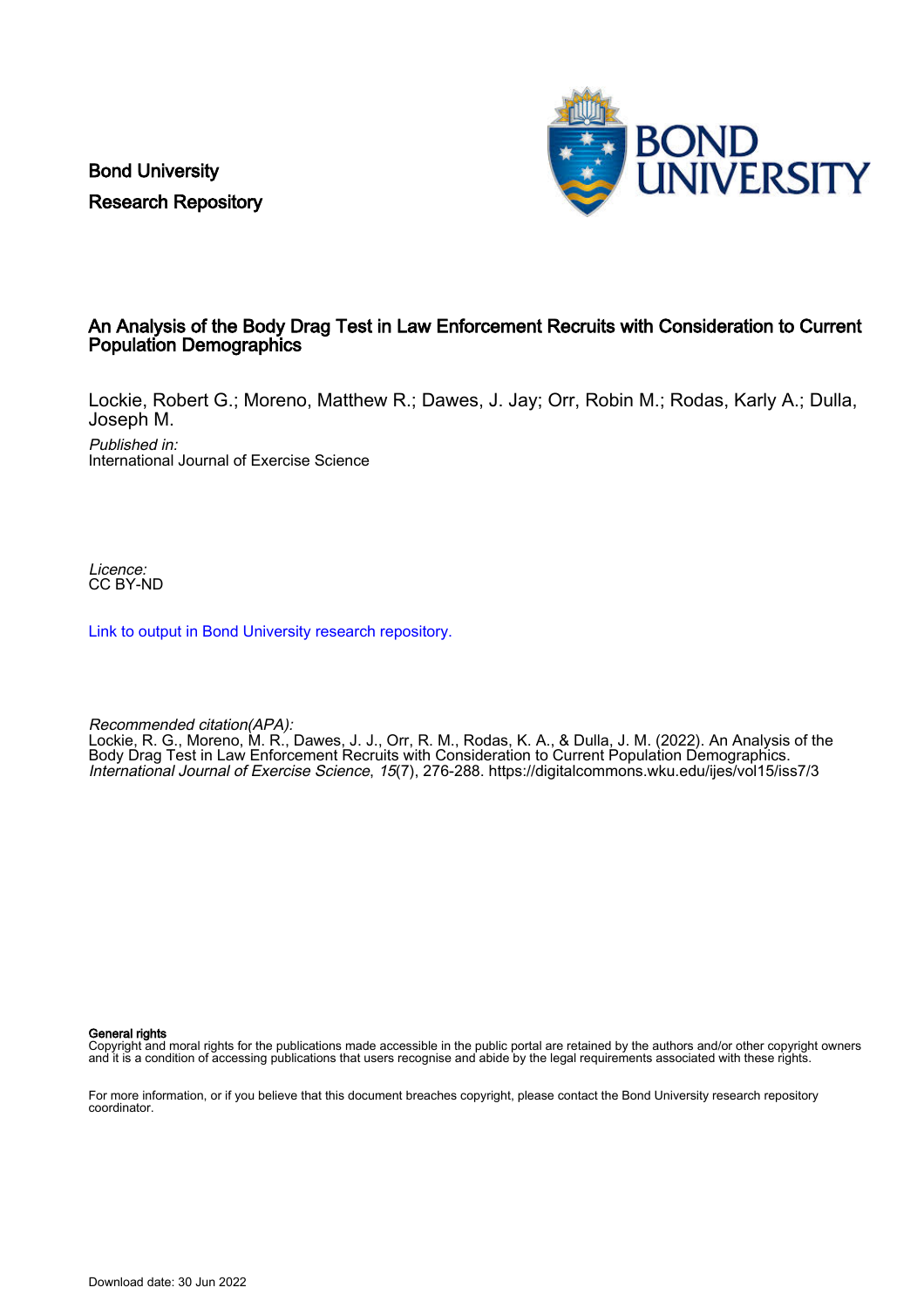

*Original Research*

# **An Analysis of the Body Drag Test in Law Enforcement Recruits with Consideration to Current Population Demographics**

ROBERT G. LOCKIE<sup>‡1</sup>, MATTHEW R. MORENO<sup>†1</sup>, J. JAY DAWES<sup>‡2,3</sup>, ROBIN M. ORR<sup>‡4</sup>. KARLY A. RODAS†1, and JOSEPH M. DULLA‡4

<sup>1</sup>Center for Sport Performance, Department of Kinesiology, California State University, Fullerton, Fullerton, CA, USA; 2School of Kinesiology, Applied Health and Recreation, Oklahoma State University, Stillwater, OK, USA; 3Tactical Fitness and Nutrition Lab, Oklahoma State University, Stillwater, OK, USA; 4Tactical Research Unit, Bond University, Robina, Qld, AUS

†Denotes graduate student author, ‡Denotes professional author

### ABSTRACT

*International Journal of Exercise Science 15(7): 276-288, 2022.* An essential job task for law enforcement officers is a body drag, where they must drag a person from a hazardous environment. In California, a 9.75-m body drag with a 74.84-kg dummy must be completed within 28 s to graduate academy. This mass is less than the average US adult, which may suggest it should be increased. This has not happened due to concerns regarding a potential increase in recruit injuries and failure rates. However, if recruits can complete the drag without formal training, this could leave scope for increasing the mass. This study analyzed the body drag in incoming recruits, compared their results to graduated recruits, and detailed how many achieved current standards without training. A retrospective analysis of two incoming (*n* = 191) and nine graduated (*n* = 643) recruit classes from one agency was conducted. Incoming recruits completed the drag in the week prior to their 22-week academy; the graduated recruits in their final weeks. The drag required the recruit to lift the dummy and drag them 9.75 m. Independent samples t-tests compared the groups, and recruits were compared to the 28-s standard. Graduated recruits performed the drag faster than incoming recruits (~5.11 vs. ~7.28 s; *p* < 0.01). All but one incoming recruit completed the drag within 28 s. Incoming recruits had sufficient strength and technical ability to drag a 74.84-kg dummy fast enough to achieve state standards before training. Further analysis should determine whether the current California body drag is appropriate for policing job demands.

KEY WORDS: Casualty drag, job standards, police, tactical, victim drag

# **INTRODUCTION**

An essential job task for law enforcement officers is a body drag, which requires an officer to rapidly drag an incapacitated civilian or officer from a hazardous environment. Law enforcement recruits are trained and tested in their ability to complete this task during their academy training (28, 31, 32, 38). In the state of California in the USA, a drag with a 74.84-kg dummy over a distance of 9.75 m is a task within the Work Sample Test Battery (WSTB) (44).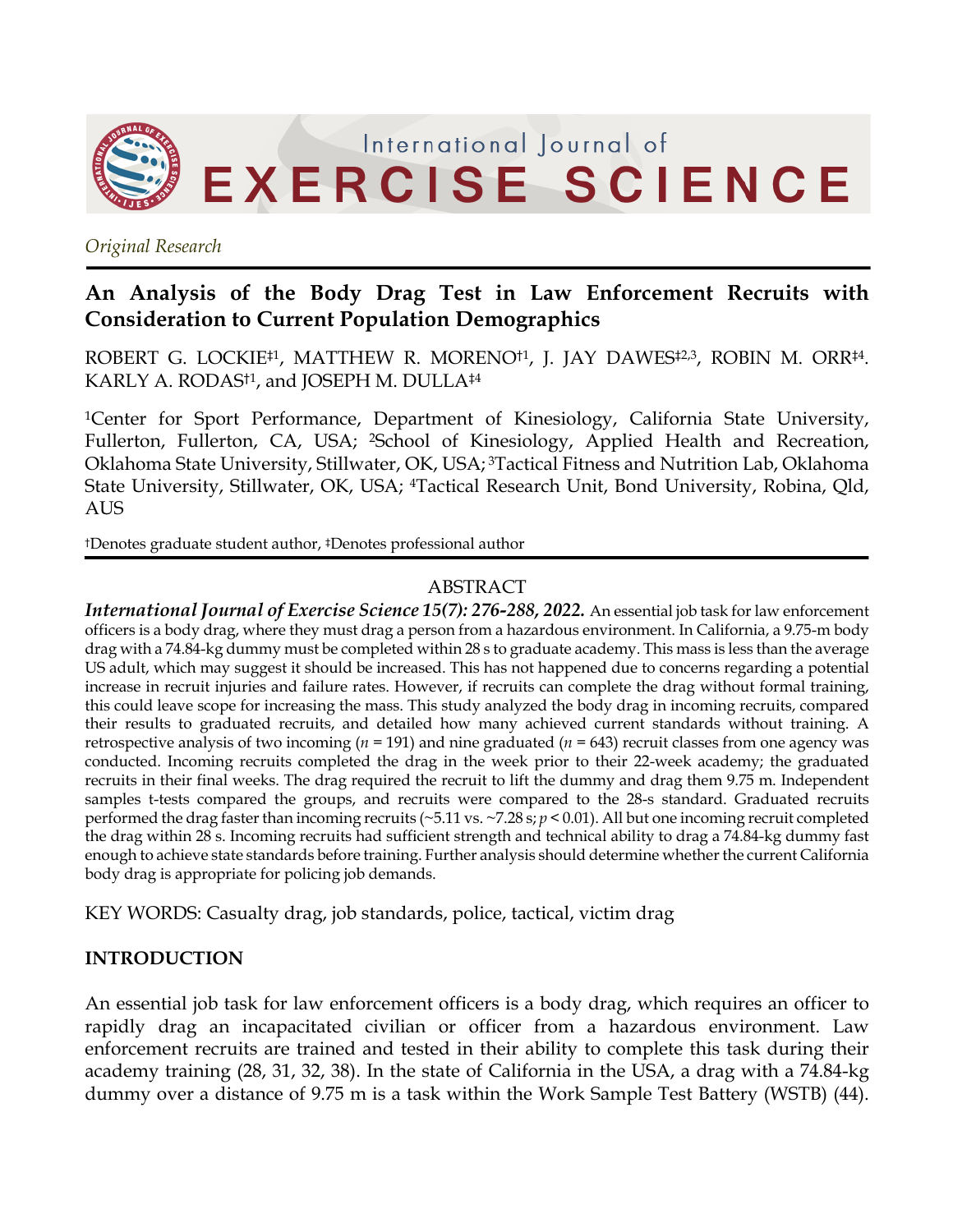The WSTB is administered by the Commission on Peace Officer Standards and Training (POST). As described on their website, POST "sets minimum selection and training standards for California law enforcement officers, and fosters professionalism in agencies and officers" (43). The WSTB, where the recruit completes job-specific tasks (e.g. in addition to the body drag, recruits complete an obstacle course, fence climbs, and a 457-m run) to accrue points, is completed prior to academy graduation (28, 31). The body drag must be completed within 28 s to attain points towards the WSBT (44).

What is notable is that the current dummy mass used in the WSTB may not be representative of the US population (27, 31). Indeed, the current mass of the dummy is closer to what an average adult US male weighed in the 1960s (51). Current data indicates that the average US adult male weighs 88.90 kg, and the average adult female weighs 76.66 kg (19). When considering incumbent officers, male officers have been found to have a body mass of 91-96 kg, while female officers weighed 67-77 kg (13, 16, 32). This does not consider additional load carried by a law enforcement officer, who can wear 8-22 kg of equipment depending on their job responsibilities (1, 24). The difference in mass between the current US population (19) and the dummy in the WSTB body drag (44) would imply that the dummy mass should be increased from 74.84 kg. It could be suggested that the body drag load should be more commensurate with either the general population (~90 kg) (19) or fellow officers with their duty load (~100 kg) (1) to better prepare recruits for this task.

However, there has been anecdotal opposition to increasing the dummy mass by law enforcement training staff in California for several reasons (31). These include a potential increase in injury risks associated with dragging a heavier load, and increased failure rate in the WSTB. A factor that influences this opposition is that absolute strength should be a contributing factor to the body drag, regardless of dummy mass (27, 31, 34). For example, lower-body strength measured by a back squat correlated (*r* = -0.57) with the time to drag a 79.5-kg dummy 10 m in Army Reserve Officer Training Corps and civilian university students (34). With regards to the 74.84-kg body drag, Lockie et al. (27) found that greater absolute (*r* = -0.666) and relative (*r* = -0.619) strength measured by a one-repetition maximum hexagonal bar deadlift related to faster drag performance in male and female civilians. Lockie et al. (31) measured isometric strength via grip and leg/back dynamometers in male and female law enforcement recruits and analyzed the relationships between these variables and the 74.84-kg body drag. The data indicated both absolute ( $r = -0.599$  to  $-0.677$ ) and relative ( $r = -0.261$  to  $-0.322$ ) isometric strength related to the body drag.

It is notable that strength and power development is not often a focus of academy, with a greater emphasis placed on endurance and aerobic conditioning (9, 26, 28, 37). This despite previous research indicating strength and power underpin many law enforcement-specific job tasks (14, 31, 42, 48). The physical training typically performed in law enforcement academies may be part of the reason why there is some opposition to any discussion about adjusting the dummy mass in the WSTB (31). However, if incoming recruits enter academy with enough strength and technical ability to complete the body drag with a 74.84-kg dummy according to state standards, this could provide some impetus to changing the mass to be more reflective of the population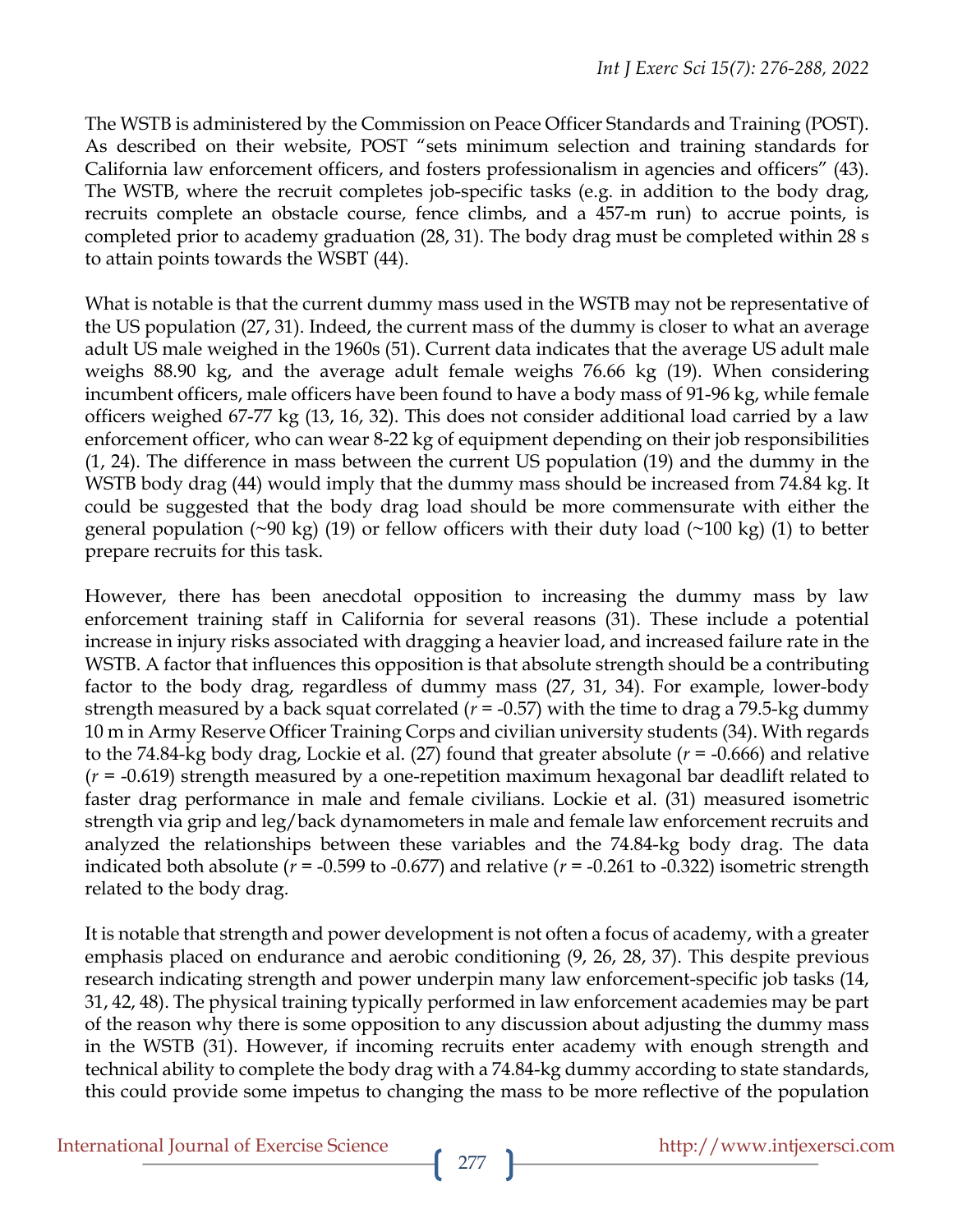and the setting of this heavier standard as the new WSBT graduation requirement. If recruits can already complete this job-specific task with no specific training, this could raise questions as to the validity of the body drag in its current form.

As stated, if incoming recruits enter academy with enough strength and technical ability to complete the body drag with a 74.84-kg dummy according to established standards in California, this could provide some impetus to changing the mass to be reflective of the population. The purpose of this study was to measure the body drag in incoming recruits, compare their data to recruits who graduated academy, and detail how many incoming recruits achieved the state standard prior to receiving specific training. There has been very little research that has specifically analyzed the body drag (27, 31, 38), even though it is a common job-related task performed by police officers (14, 28, 32), firefighters (25, 46, 49, 54), and military personnel (8, 18, 30, 34). It was hypothesized that graduated recruits would perform better than incoming recruits in the body drag. It was further hypothesized that all recruits (both graduated and incoming) would complete the body drag within the 28-s time limit.

# **METHODS**

### *Participants*

Data were collected by staff from one law enforcement agency that was based in southern California and released with consent from that organization. The sample consisted of 834 recruits (age:  $26.75 \pm 5.36$  years; height:  $1.73 \pm 0.09$  m; body mass:  $79.95 \pm 14.00$  kg), including 687 males (age:  $26.79 \pm 5.52$  years; height:  $1.76 \pm 0.07$  m; body mass:  $83.21 \pm 12.31$  kg) and  $147$ females (age:  $26.59 \pm 4.59$  years; height:  $1.62 \pm 0.07$  m; body mass:  $64.69 \pm 11.02$  kg). The sample contained two classes of incoming recruits, and nine classes of graduated recruits. The characteristics of the subjects in this study, in addition to the ratio between males and females, was typical of law enforcement populations from the literature (5, 10, 28, 29, 31, 41). Based on the archival nature of this analysis, the institutional ethics committee approved the use of preexisting data (HSR-17-18-370). This research was conducted in accordance to the ethical standards of the International Journal of Exercise Science (40), and the recommendations of the Declaration of Helsinki (55).

# *Protocol*

The data were collected by agency staff through 2017-2018. Each recruit's age, height, and body mass were recorded at the start of academy. Height was measured barefoot using a portable stadiometer (Seca, Hamburg, Germany), while body mass was recorded by electronic digital scales (Health o Meter, Neosho, Missouri). Incoming recruits completed the body drag in the week prior to their academy; graduated recruits completed the body drag in the final weeks of their 22-week academy (28, 32). This is very typical for this agency, and any variations in when the body drag was performed as part of exit examinations for graduated recruits were due to variations in the timetable across classes. The body drag for the incoming and graduated recruits were completed outdoors on a concrete surface (31, 32, 38, 44), and weather conditions were typical of the climate of southern California during a calendar year (6). Depending on the class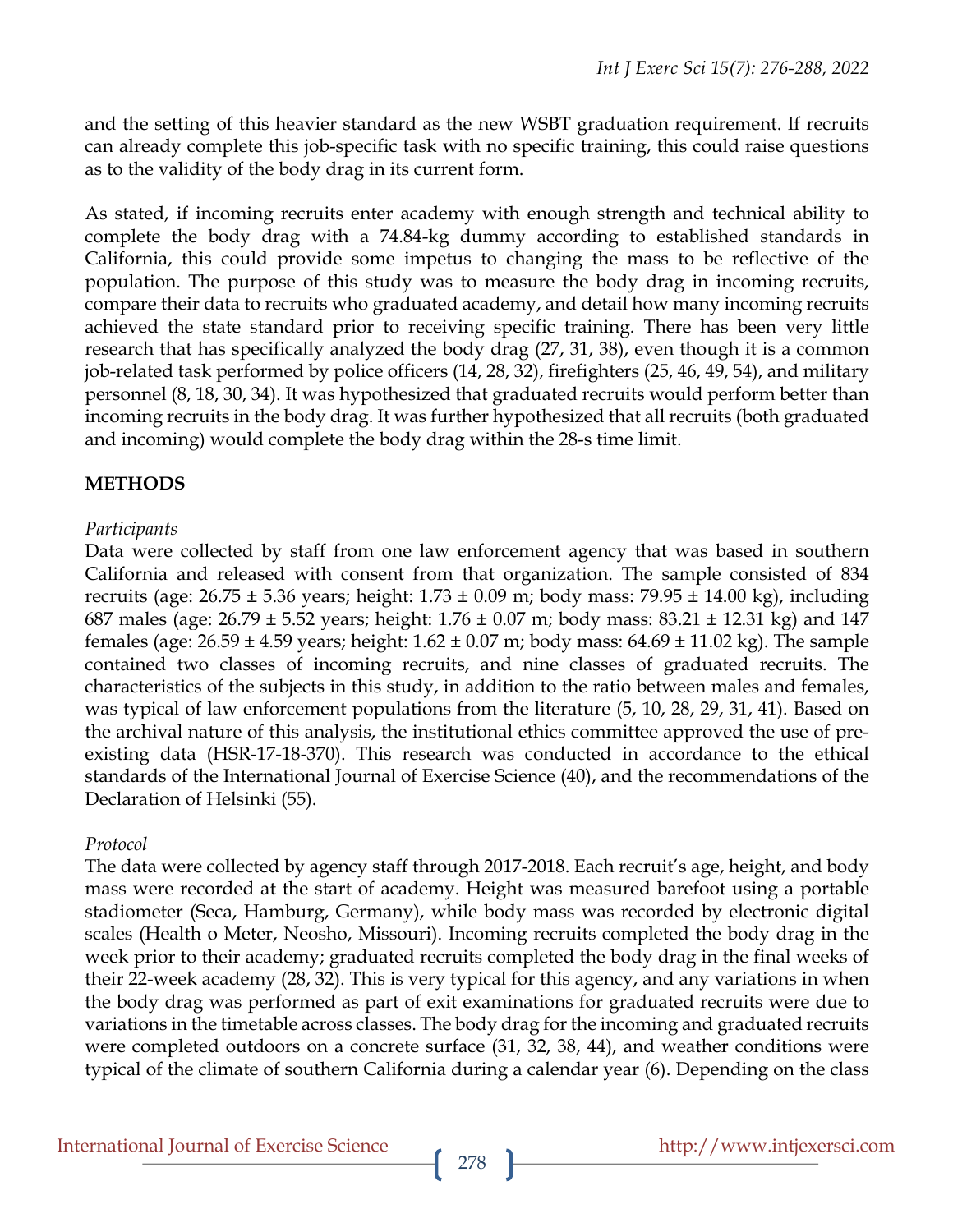schedule, testing occurred between 0500-1200. All recruits wore their physical training attire during testing, with no additional external equipment or load (28).

The body drag was conducted according to established procedures (28, 31, 32, 38, 44). Adhesive tape marked the start and finish lines for the 9.75-m dragging distance. The 74.84-kg dummy (Dummies Unlimited, Pomona, California) was made of heavy duty Cordura® fabric, which encased a siliconized pellet, sand, foam and rubber composite within the dummy to provide the weight (17). For the body drag, the dummy was positioned started face side up, with the head orientated towards the finish line. The feet were positioned 0.3 m behind the starting line. Timing was conducted via stopwatch (Accusplit, Pleasanton, California) by trained staff. Recruits picked up the dummy by wrapping their arms underneath the arms of the dummy and lifted it to standing by extending the hips and knees (28, 31, 32, 38, 44). Once the recruit was standing with the dummy and they informed the tester they were ready, timing was initiated when the feet of the dummy passed the start line. The recruit dragged the dummy as quickly as possible by walking backwards over the required distance. Timing stopped when the dummy's feet crossed the finish line, and was recorded to the nearest 0.10 s (44). Timing via stopwatches is standard practice in law enforcement testing, in addition to the use of multiple testers trained in stopwatch procedures, which were used across all sessions due to the high volume of recruits (3, 11, 26, 28, 32, 45). Testers trained in the use of stopwatch timing procedures for exercise tests can record reliable data (21, 35). Internal documentation provided by the law enforcement agency indicated that the body drag testing procedures had a trial-to-trial intra-class correlation coefficient (ICC) that equaled 0.74 (20), which was acceptable (ICC  $>$  0.70) (2, 23, 33). The graduated recruits completed 1-2 trials; the second trial was only completed if required (i.e. the recruit wanted to attempt to improve their time), and the fastest time was recorded (44). According to official procedures (44), recruits were allowed to rest for a minimum of 2 minutes between attempts if they completed a second attempt. Specific to the graduated recruits, only the trial with the fastest time was used for this study; the difference in time between attempts if 2 trials were completed by a recruit were not reported. This was because the fastest trial was the trial that was used for record. A single trial was completed by incoming recruits. This was due to time constraints, but also followed WSTB procedures (44).

#### *Statistical Analysis*

Statistical analyses were processed using the Statistics Package for Social Sciences (SPSS) Version 25.0 (IBM Corporation, New York, USA), and Microsoft Excel (Microsoft CorporationTM, Redmond, Washington, USA). SPSS was used for the statistical analysis, and Excel was utilized to produce the figure. Independent samples *t*-tests calculated any differences in body drag time between the incoming and graduated recruit groups (all combined, males, and females). Levene's test for equality of variances ascertained the homogeneity of variance for the data, with significance set as *p* < 0.05. Demographic information was included in the comparisons between incoming and graduated recruits as there can be variations in age, height, and body mass between different academy classes (29). The combined data was included as there are no separate graduating standards for males and females from this agency or across the state (28, 31, 44). Further to this, previous law enforcement research has combined sexes in data analysis (10, 28, 31). Nonetheless, male and female data were included separately, as numerous studies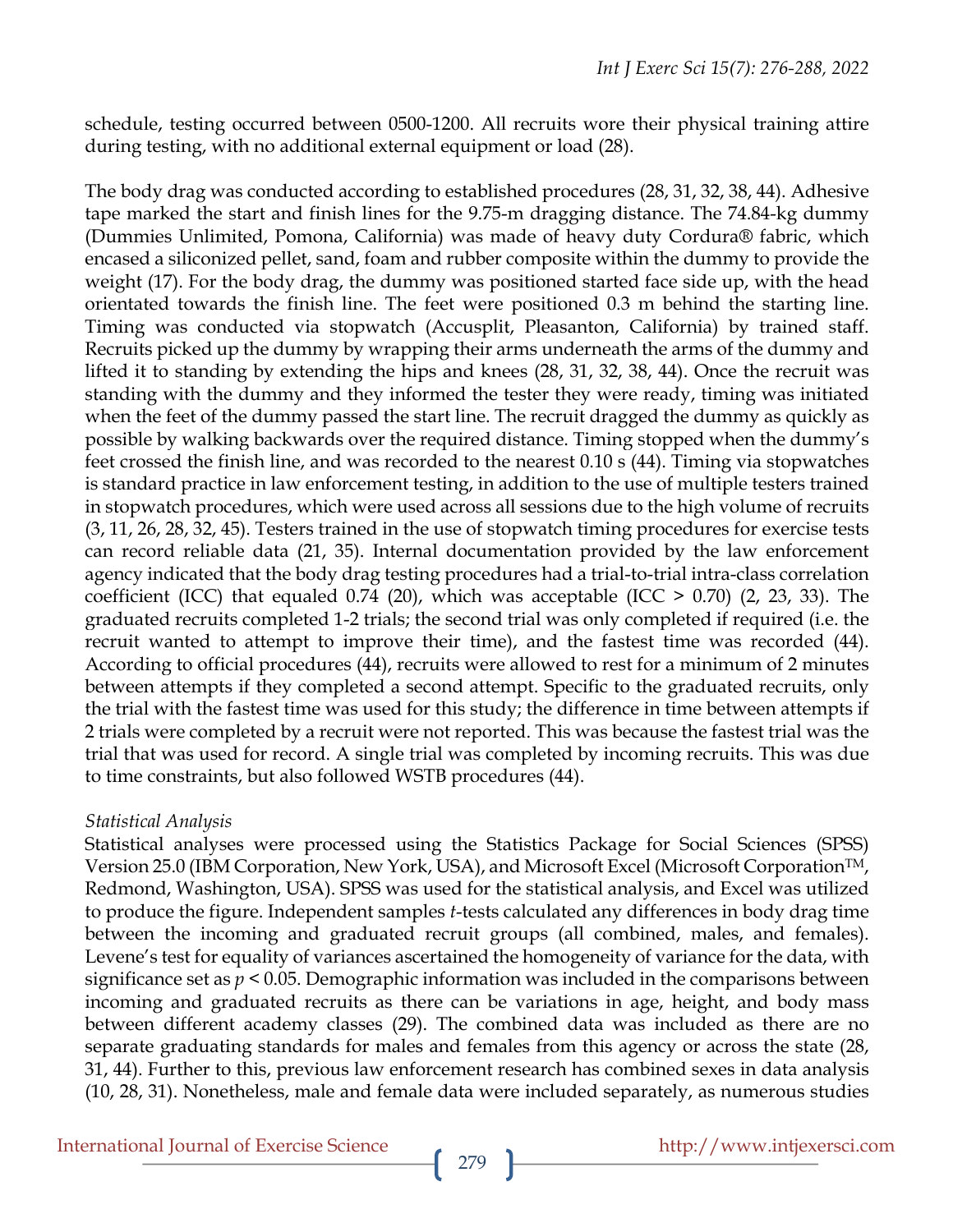have documented sex differences in the physical performance of law enforcement populations (4, 16, 28, 31). Effect sizes (Cohen's *d*) were also calculated for the between-group comparisons for incoming and graduated recruits (all combined, males, and females), which was the difference between the means divided by the pooled standard deviations (12). A *d* less than 0.2 was a trivial effect; 0.2 to 0.6 a small effect; 0.6 to 1.2 a moderate effect; 1.2 to 2.0 a large effect; 2.0 to 4.0 a very large effect; and 4.0 and above an extremely large effect (22). Lastly, individual incoming and graduated recruits were compared to the state standard of 28 s.

# **RESULTS**

Demographic data for the incoming and graduated recruits, as well as the number of recruits in each group and *p*-values for the between-group comparisons, is shown in Table 1. For the *t*-test analysis, equal variances were not assumed for age for all  $(F = 4.336, p = 0.038)$  and male  $(F =$ 7.027,  $p = 0.008$ ) recruit data, but they were for the female ( $F = 0.055$ ,  $p = 0.815$ ) data. Equal variances were assumed for all between-group height (all recruits: *F* = 1.809, *p* = 0.179; males: *F* = 1.048, *p* = 0.306; females: *F* = 1.096, *p* = 0.297) and body mass (all recruits: *F* = 1.766, *p* = 0.184; males:  $F = 0.111$ ,  $p = 0.739$ ; females:  $F = 1.602$ ,  $p = 0.208$ ) data. Graduated recruits were significantly taller than incoming recruits when considering all recruits combined, although the effect was small. When separated by sex, graduated female recruits were significantly taller than the incoming recruits, which had a moderate effect. There were no significant differences in height between the incoming and graduated male recruits (trivial effect). There were also no significant differences between the groups in age or body mass (trivial-to-small effects).

Body drag data for the incoming and graduated recruits is shown in Figure 1. Equal variances were not assumed for the between-group *t*-test analysis for all recruits (*F* = 95.019, *p* < 0.001), male ( $F = 15.773$ ,  $p < 0.001$ ), and female ( $F = 15.279$ ,  $p < 0.001$ ) data. The graduated recruits performed the body drag significantly  $(p \leq 0.001)$  faster than the incoming recruits when considering all recruits combined (*d* = 0.89; moderate effect), males (*d* = 0.87; moderate effect), and females (*d* = 1.30; large effect). Individual body drag times are displayed in Figure 3. Graduated and incoming recruits were arbitrarily numbered to profile their performance relative to the 28-s benchmark. All graduated recruits completed the drag in less than 28 s, which would have earned them WSTB points. Only one incoming recruit (a male) out of 191 recruits recorded a time above 28 s. All incoming female recruits were able to complete the task according to end-of-academy state exit standards.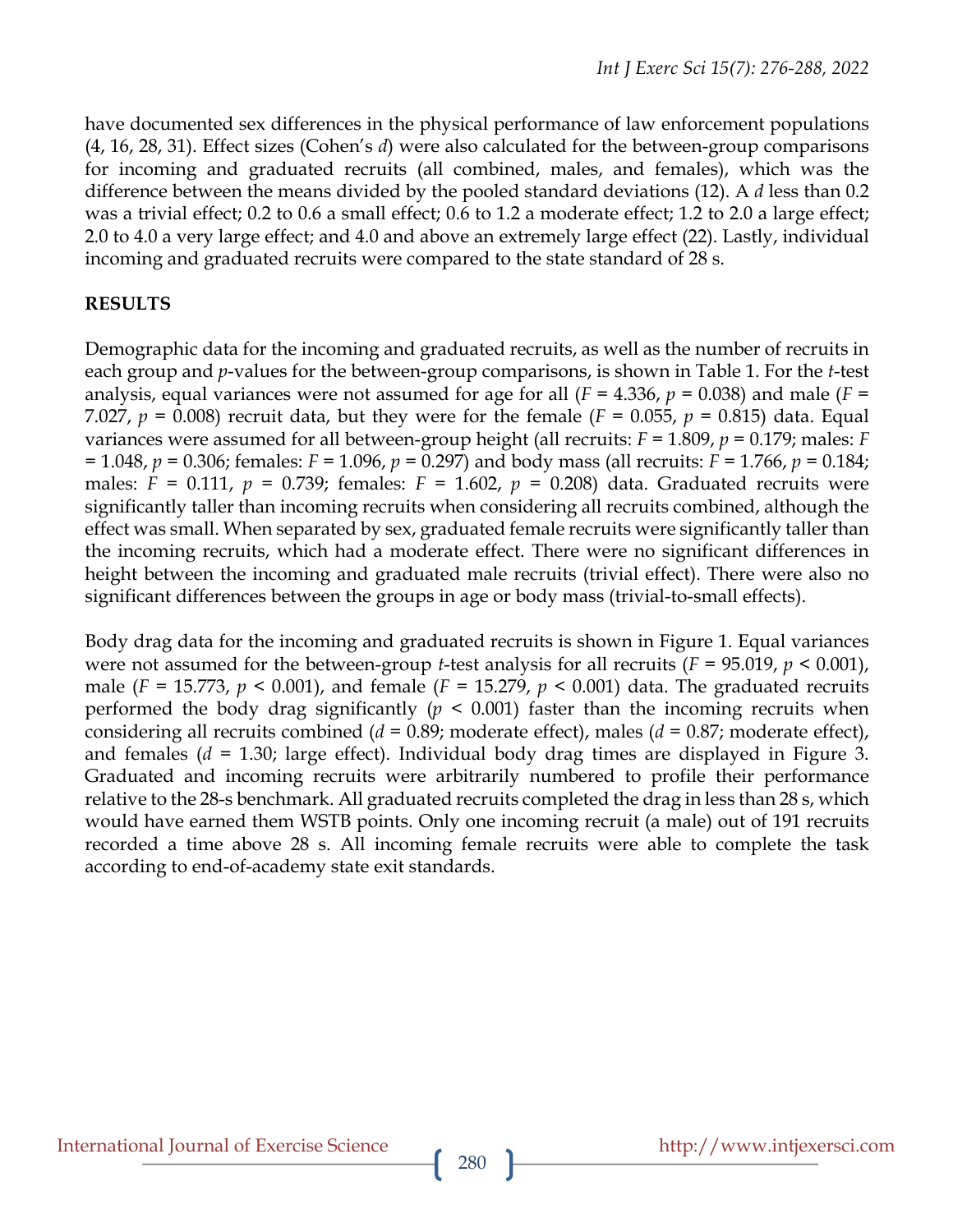|                         | Age (years)      | Height (m)       | Body Mass (kg)    |
|-------------------------|------------------|------------------|-------------------|
| All Recruits            |                  |                  |                   |
| Incoming $(n = 191)$    | $26.89 \pm 6.35$ | $1.71 \pm 0.08*$ | $78.49 \pm 14.23$ |
| Graduated ( $n = 643$ ) | $26.72 \pm 5.05$ | $1.74 \pm 0.09$  | $80.38 \pm 13.91$ |
| $p$ -value              | 0.730            | < 0.001          | 0.100             |
| d                       | 0.03             | 0.35             | 0.13              |
| d strength              | Trivial          | Small            | Trivial           |
| Males                   |                  |                  |                   |
| Incoming ( $n = 145$ )  | $27.06 \pm 6.86$ | $1.75 \pm 0.07*$ | $83.69 \pm 11.70$ |
| Graduated ( $n = 542$ ) | $26.72 \pm 5.13$ | $1.76 \pm 0.07$  | $83.09 \pm 12.47$ |
| <i>p</i> -value         | 0.591            | 0.013            | 0.601             |
| d                       | 0.06             | 0.14             | 0.05              |
| d strength              | Trivial          | Trivial          | Trivial           |
| Females                 |                  |                  |                   |
| Incoming $(n = 46)$     | $26.39 \pm 4.50$ | $1.59 \pm 0.05*$ | $62.09 \pm 7.39$  |
| Graduated ( $n = 101$ ) | $26.68 \pm 4.65$ | $1.63 \pm 0.07$  | $65.87 \pm 12.17$ |
| $p$ -value              | 0.722            | 0.002            | 0.051             |
| d                       | 0.06             | 0.66             | 0.38              |
| d strength              | Trivial          | Moderate         | Small             |

**Table 1.** Descriptive statistics (mean ± standard deviation) for age, height, and body mass for all, male, and female incoming and graduated law enforcement recruits. Statistical significance (*p* value), and effect size data (*d* and *d* strength) for the between-group comparisons are also shown.

*Note:* m = meters; kg = kilograms. *d* = Cohen's d. \* Significantly (*p* < 0.05) different from the graduated recruit group.



**Figure 1.** Descriptive statistics for body drag time for all, male, and female incoming (INC) and graduated (GRAD) law enforcement recruits. \*Significantly (*p* < 0.05) different from the graduated recruit group.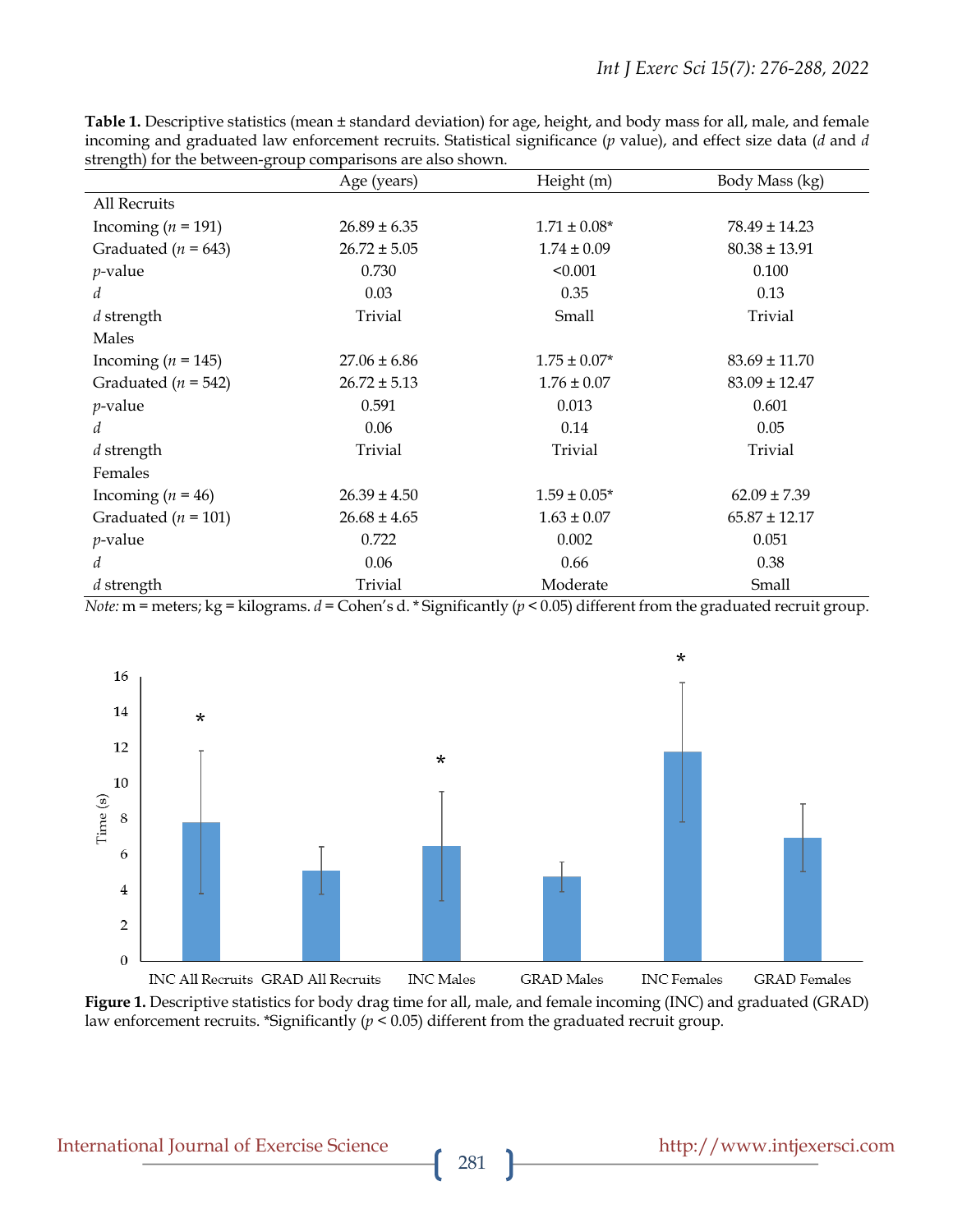

**Figure 2.** Scatter plot for body times for all incoming (*n* = 191) and graduated (*n* = 643) law enforcement recruits. The 28-s benchmark is also indicated in the scatter plot.

### **DISCUSSION**

This study investigated the body drag to ascertain whether incoming recruits from one law enforcement agency in California could perform a drag according to state standards prior to undergoing specific training. This is important, as the current dummy mass for Californian law enforcement recruits is below that of the general population (19). The results indicated that incoming recruits could perform the body drag effectively relative to current standards. It should be noted that the graduated recruits when considering the all recruits combined and female groups tended to be taller than the incoming recruits in this study. Body size could influence performance of tactical tasks. For example, a greater body height could be advantageous in certain firefighting tasks such as hose and dummy drags (49), and greater body mass could contribute to a faster military casualty drag with a 123-kg dummy (30). Future research could investigate relationships between body height and mass in law enforcement recruits relative to the body drag. Nevertheless, previous research has shown mean data for law enforcement recruit classes can significantly vary in descriptive data such as height (29). Further to this, all recruits fell within ranges for recruit and incumbent officers (5, 10, 28, 29, 31, 32, 41). Thus, the data could be extrapolated to other police recruit populations.

The graduated recruits completed the body drag significantly faster than the incoming recruits. There were moderate effects for the between-group comparisons considering all recruits combined and the males, and large effects for the females. They may have had more familiarity with the task, and potentially greater physical conditioning. In military populations, active-duty soldiers were able to perform a 15-m casualty drag with a 123-kg dummy faster than trainee soldiers (8). The graduated recruits were coming to the conclusion of a 22-week training academy, and recruit fitness tends to improve over this period (11). Any improvements to dynamic (27, 34) and isometric (31) strength could contribute to a faster drag.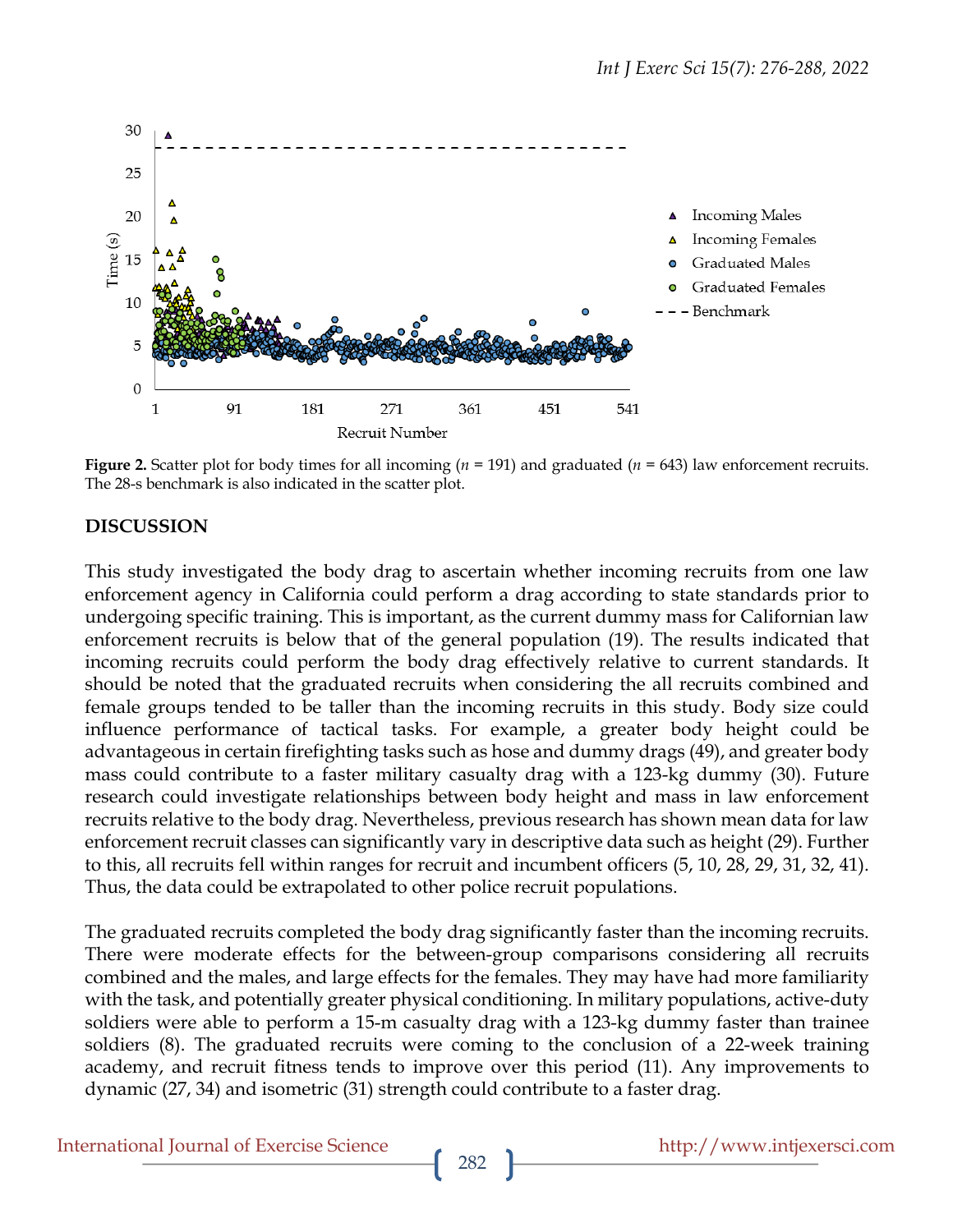Notably, even though the incoming recruits tended to perform the body drag slower than graduated recruits, they were still able to perform this task to a level that would have attained WSTB points and state-mandated academy exit standards. Only one incoming recruit out of 191 did not complete the BD in 28 s, and all 46 incoming female recruits completed the body drag within this time. This is noteworthy considering female recruit and incumbent officers tend to demonstrate lower strength when compared to males (4, 7, 10, 16), and strength relates to a faster 74.84-kg drag (27, 31). This would suggest the great majority of incoming recruits had sufficient strength and technical ability to drag a 74.84-kg dummy fast enough to achieve state standards prior to specific training, in a time well under that required by POST.

These results raise some questions as to whether the body drag in its current form is an appropriate part of an exit examination for US-based law enforcement recruits, especially as they can 'pass' this examination before completing any training. As stated, the mass of the dummy is close to that of an average male from the 1960s (51), and well below that of male US civilians (19) or law enforcement officers with their duty loads (1). If recruits are being trained to pass a body drag with a 74.84-kg dummy, they may be ill-prepared to drag heavier civilians, or their colleagues, from hazardous environments when on-duty. Law enforcement agency staff from California, or from any agency that uses an exit examination body drag with a mass below that of individuals they may encounter when on-duty, should consider updating their test. Although much further research is needed to determine the effects of changing the dummy mass in a body drag such as that featured in the WSTB, not being able to drag heavier people could have serious implications for officers if they need to perform this task in the field. As will be discussed, an increase in body drag dummy mass would need to be concurrently supported by improved strength and technical training of recruits to any new standards established for the body drag.

Several studies have associated the body drag from this study to lower-body strength, which would imply that improving this quality should positively influence performance of this task (27, 31). However, absolute strength is not often a focus of law enforcement academy training programs (9, 26, 28, 37). There are reasons for this (e.g. large class sizes, limited space and equipment), but this is not ideal given the potential importance of the body drag to officers. Similar to recommendations for military (34) and law enforcement (27, 31) populations, absolute strength training could be a greater focus of future academies, especially if the dummy mass increases to match current population data. Although this requires much further research to confirm, this also has application for law enforcement academies all over the USA, particularly those that have a body drag in their exit examination. Technical training with regards to different body drag methods could also be important, especially considering how the drag may be performed in the field. Army Emergency Responders have been assessed in their ability to perform different types of drags that could be encountered in a rescue situation, which included dragging a casualty across different surfaces and with different masses (53). Although it may be impractical to assess different forms of body drags within an examination such as the WSTB, law enforcement recruits could be introduced to different drag techniques relative to their strength and technical ability, and the size of the person they are trying to save.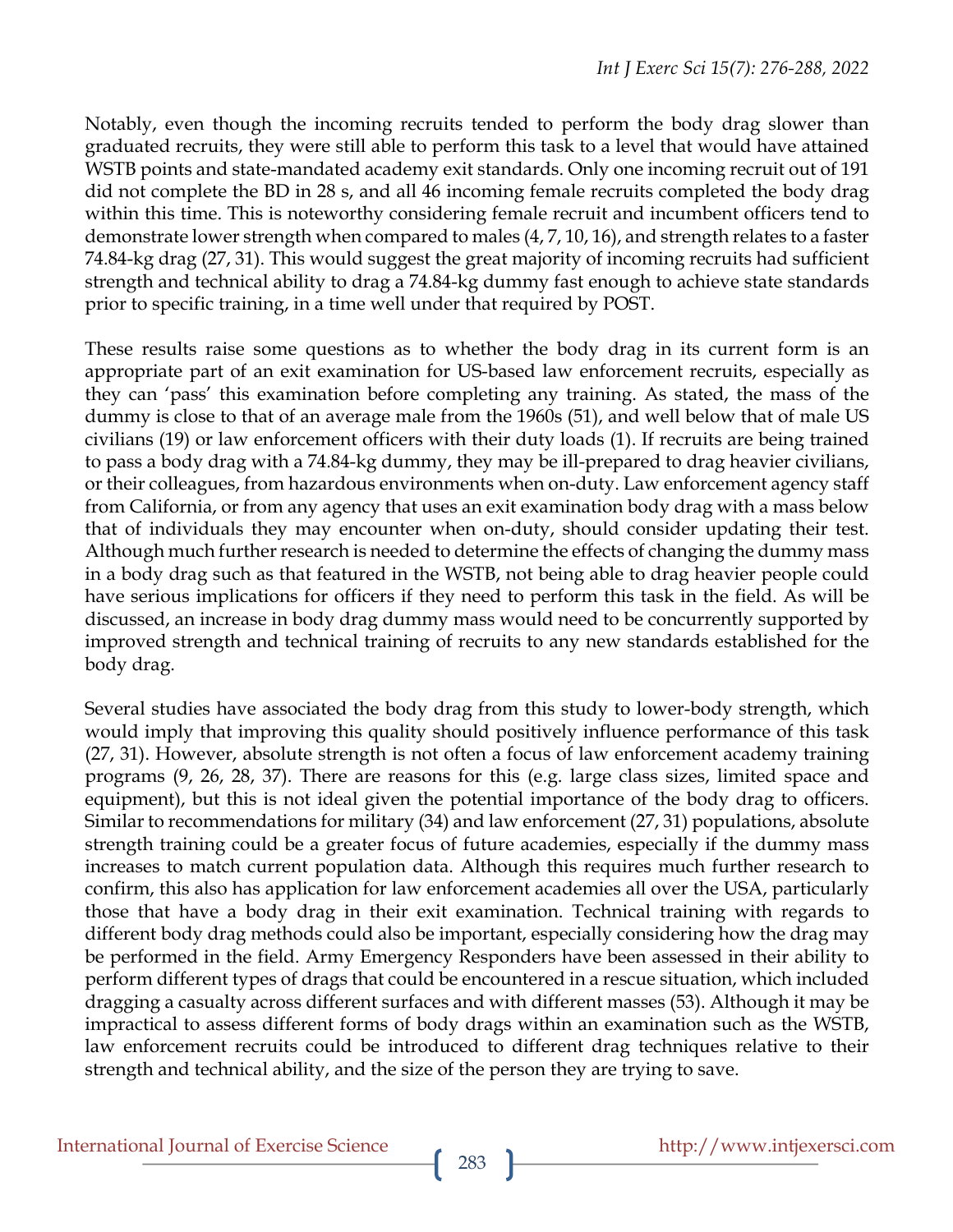As noted, anecdotally there is resistance to increasing the dummy mass in the body drag due in part to the potential for injury in recruits, and concerns over failure rates (31). However, without specific training, most of the incoming recruit group met the current standards. It should be reemphasized that specific analysis of a drag with a heavier dummy would need to be conducted before any changes are made. Furthermore, if law enforcement staff are hesitant about using a heavier dummy for a body drag, strength assessments could be performed as part of entry fitness testing for recruits. Fitness testing is often performed as part of the hiring process to determine whether law enforcement recruits have the physical attributes to safely and effectively perform job-related task training (10), and complete academy training (26, 47). Although the relationship between strength tests and the body drag requires further investigation to ensure legal defensibility (and is outside the scope of this study), surrogate tests have been used to predict occupational performance (50, 52). The US Army recently included a hexagonal bar deadlift as part of their Occupational Physical Assessment Test to measure a recruit's strength specific to tasks such as casualty evacuation from a vehicle (36). Further, maximal strength measured by a one-repetition maximum hexagonal bar deadlift was used to investigate strength relationships to 74.84-kg and 90.72-kg body drags in civilians (27). The leg/back isometric strength dynamometer has been used previously in law enforcement populations (15, 16, 31), and greater strength measured by this device has related to the 74.84 kg body drag (31). Accordingly, should the dummy mass increase, LEA staff could investigate the use of a deadlift (27, 36), back squat (34), or isometric leg/back strength device (15, 16, 31) to indicate a potential recruit's strength relative to the body drag.

There are study limitations that should be detailed*.* This study only involved recruits from one agency, and fitness characteristics of recruits can vary across agencies (39). As a result, the body drag, and performance in other job tasks, should also be analyzed specific to each agency. There was a large discrepancy between the graduated and incoming recruit groups (643 recruits vs. 191 recruits). This was the only data provided by the agency to the researchers. Furthermore, this data is still practically relevant to law enforcement agencies and practitioners. Although this study has suggested the dummy mass in the WSTB (and potentially other exit examinations for law enforcement recruits) may need to increase commensurate with the mass of the general populations, this requires much further analysis. Impact on training time, potential injuries, graduation rates, costs (i.e. replacing existing dummies), and agency-specific impacts need to factor in this decision. Future research should also investigate relationships between body height and mass of law enforcement recruits with body drag performance. Nonetheless, this study provides an important step in this process for considering the relevancy of the current dummy mass for the body drag in the WSTB.

In conclusion, most incoming recruits from one law enforcement agency in California completed the body drag with a 74.84-kg dummy to state standards prior to academy. This may suggest that the body drag in its current form may not be the optimal test of a recruits capacity to perform this task when on-duty, as all but one incoming recruit out of 191 could not perform this task the POST's minimum standard. Additionally, it could be speculated that the strength and technical ability of incoming recruits, prior to academy training, may not be an impediment to increasing the dummy mass to be reflective of the general population. If changes are made to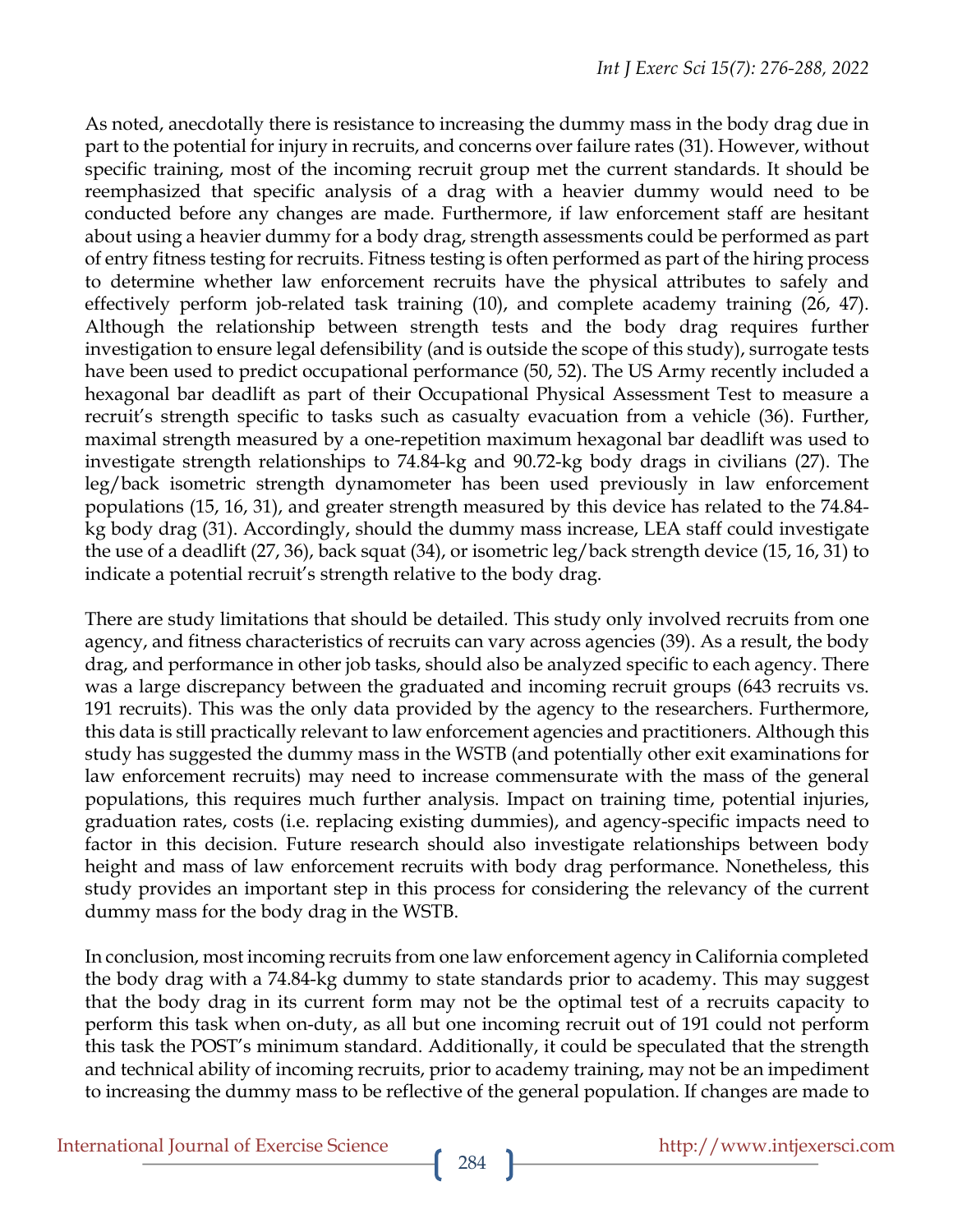the dummy mass due to population increases in body mass, absolute strength and technical training for body drags should be a greater focus of academy. The use of a strength test (e.g. hexagonal bar deadlift, back squat, leg/back isometric strength dynamometer) could be considered for inclusion in fitness testing to indicate a recruit's strength relative to the body drag if the dummy mass increases.

#### **ACKNOWLEDGEMENTS**

This study received no external financial assistance. None of the authors have any conflict of interest. The authors would like to thank the training instructors for facilitating this study, and the California State University, Fullerton tactical research team for collating the data.

#### **REFERENCES**

1. Baran K, Dulla J, Orr R, Dawes J, Pope R. Duty loads carried by the Los Angeles Sheriff's Department deputies. J Aust Strength Cond 26(5): 34-38, 2018.

2. Baumgartner TA, Chung H. Confidence limits for intraclass reliability coefficients. Meas Phys Educ Exerc Sci 5(3): 179-188, 2001.

3. Beck AQ, Clasey JL, Yates JW, Koebke NC, Palmer TG, Abel MG. Relationship of physical fitness measures vs. occupational physical ability in campus law enforcement officers. J Strength Cond Res 29(8): 2340-2350, 2015.

4. Birzer ML, Craig DE. Gender differences in police physical ability test performance. Am J Police 15(2): 93-108, 1996.

5. Bloodgood AM, Dawes JJ, Orr RM, Stierli M, Cesario KA, Moreno MR, Dulla JM, Lockie RG. Effects of sex and age on physical testing performance for law enforcement agency candidates: Implications for academy training. J Strength Cond Res 35(9): 2629–2635, 2021.

6. Bloodgood AM, Moreno MR, Cesario KA, McGuire MB, Lockie RG. An investigation of seasonal variations in the fitness test performance of law enforcement recruits. FU Phys Ed Sport 18(2): 271-282, 2020.

7. Boyce RW, Jones GR, Schendt KE, Lloyd CL, Boone EL. Longitudinal changes in strength of police officers with gender comparisons. J Strength Cond Res 23(8): 2411-2418, 2009.

8. Canino MC, Foulis SA, Zambraski EJ, Cohen BS, Redmond JE, Hauret KG, Frykman PN, Sharp MA. U.S. Army physical demands study: Differences in physical fitness and occupational task performance between trainees and active duty soldiers. J Strength Cond Res 33(7): 1864-1870, 2019.

9. Cesario K, Moreno M, Bloodgood A, Lockie R. A sample ability-based conditioning session for law enforcement and correctional recruits. TSAC Report (52): 6-11, 2019.

10. Cesario KA, Dulla JM, Moreno MR, Bloodgood AM, Dawes JJ, Lockie RG. Relationships between assessments in a physical ability test for law enforcement: Is there redundancy in certain assessments? Int J Exerc Sci 11(4): 1063- 1073, 2018.

11. Cocke C, Dawes J, Orr RM. The use of 2 conditioning programs and the fitness characteristics of police academy cadets. J Athl Train 51(11): 887-896, 2016.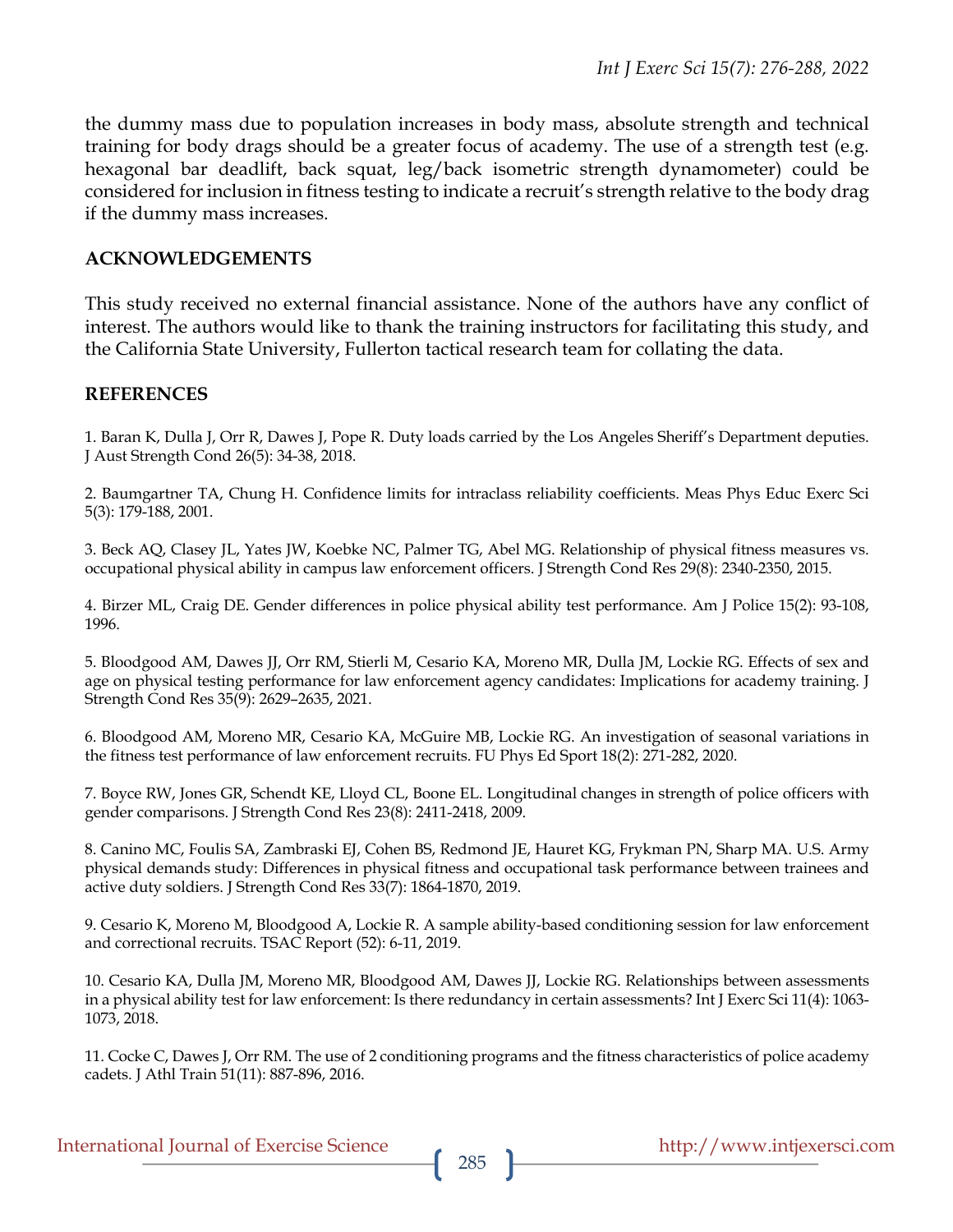12. Cohen J. *Statistical Power Analysis for the Behavioral Sciences* 2nd ed. Hillsdale, New Jersey: Lawrence Earlbaum Associates; 1988.

13. Dawes JJ, Kornhauser CL, Crespo D, Elder CL, Lindsay KG, Holmes RJ. Does body mass index influence the physiological and perceptual demands associated with defensive tactics training in state patrol officers? Int J Exerc Sci 11(6): 319-330, 2018.

14. Dawes JJ, Lindsay K, Bero J, Elder C, Kornhauser C, Holmes R. Physical fitness characteristics of high vs. low performers on an occupationally specific physical agility test for patrol officers. J Strength Cond Res 31(10): 2808- 2815, 2017.

15. Dawes JJ, Lockie RG, Kornhauser CL, Holmes RJ, Orr RM. Relationships between absolute and relative strength and power in male police officers of varying strength levels. J Sci Sport Exerc 1: 281-288, 2019.

16. Dawes JJ, Orr RM, Flores RR, Lockie RG, Kornhauser C, Holmes R. A physical fitness profile of state highway patrol officers by gender and age. Ann Occup Environ Med 29(16): 16, 2017.

17. Dummies Unlimited Inc. Survivor. Available from: https://www.dummiesunlimited.com/survivor-. Accessed January 10, 2022.

18. Foulis SA, Redmond JE, Frykman PN, Warr BJ, Zambraski EJ, Sharp MA. U.S. Army physical demands study: Reliability of simulations of physically demanding tasks performed by combat arms soldiers. J Strength Cond Res 31(12): 3245-3252, 2017.

19. Fryar CD, Gu Q, Ogden CL, Flegal KM. Anthropometric reference data for children and adults: United States, 2011-2014. Vital Health Stat 3 (39): 1-46, 2016.

20. Gebhardt DL, Baker TA, Billerbeck KT, Volpe EK. Development and Validation of Physical Performance Tests for the Selection of Los Angeles County Sheriff's Department Academy Recruits – Volume II: Development and Validation Report. In. Beltsville, MD: Human Performance Systems, Inc.; 2010.

21. Hetzler RK, Stickley CD, Lundquist KM, Kimura IF. Reliability and accuracy of handheld stopwatches compared with electronic timing in measuring sprint performance. J Strength Cond Res 22(6): 1969-1976, 2008.

22. Hopkins WG. How to interpret changes in an athletic performance test. Sportscience 8: 1-7, 2004.

23. Hori N, Newton RU, Kawamori N, McGuigan MR, Kraemer WJ, Nosaka K. Reliability of performance measurements derived from ground reaction force data during countermovement jump and the influence of sampling frequency. J Strength Cond Res 23(3): 874-882, 2009.

24. Joseph A, Wiley A, Orr R, Schram B, Dawes JJ. The impact of load carriage on measures of power and agility in tactical occupations: A critical review. Int J Environ Res Public Health 15(1): 88, 2018.

25. Lane CL, Hardwick D, Janus TP, Chen H, Lu Y, Mayer JM. Comparison of the firefighter Candidate Physical Ability Test to weight lifting exercises using electromyography. Work 62(3): 459-467, 2019.

26. Lockie RG, Balfany K, Bloodgood AM, Moreno MR, Cesario KA, Dulla JM, Dawes JJ, Orr RM. The influence of physical fitness on reasons for academy separation in law enforcement recruits. Int J Environ Res Public Health 16(3): 372, 2019.

27. Lockie RG, Balfany K, Denamur JK, Moreno MR. A preliminary analysis of relationships between a 1RM hexagonal bar load and peak power with the tactical task of a body drag. J Hum Kinet 68: 157-166, 2019.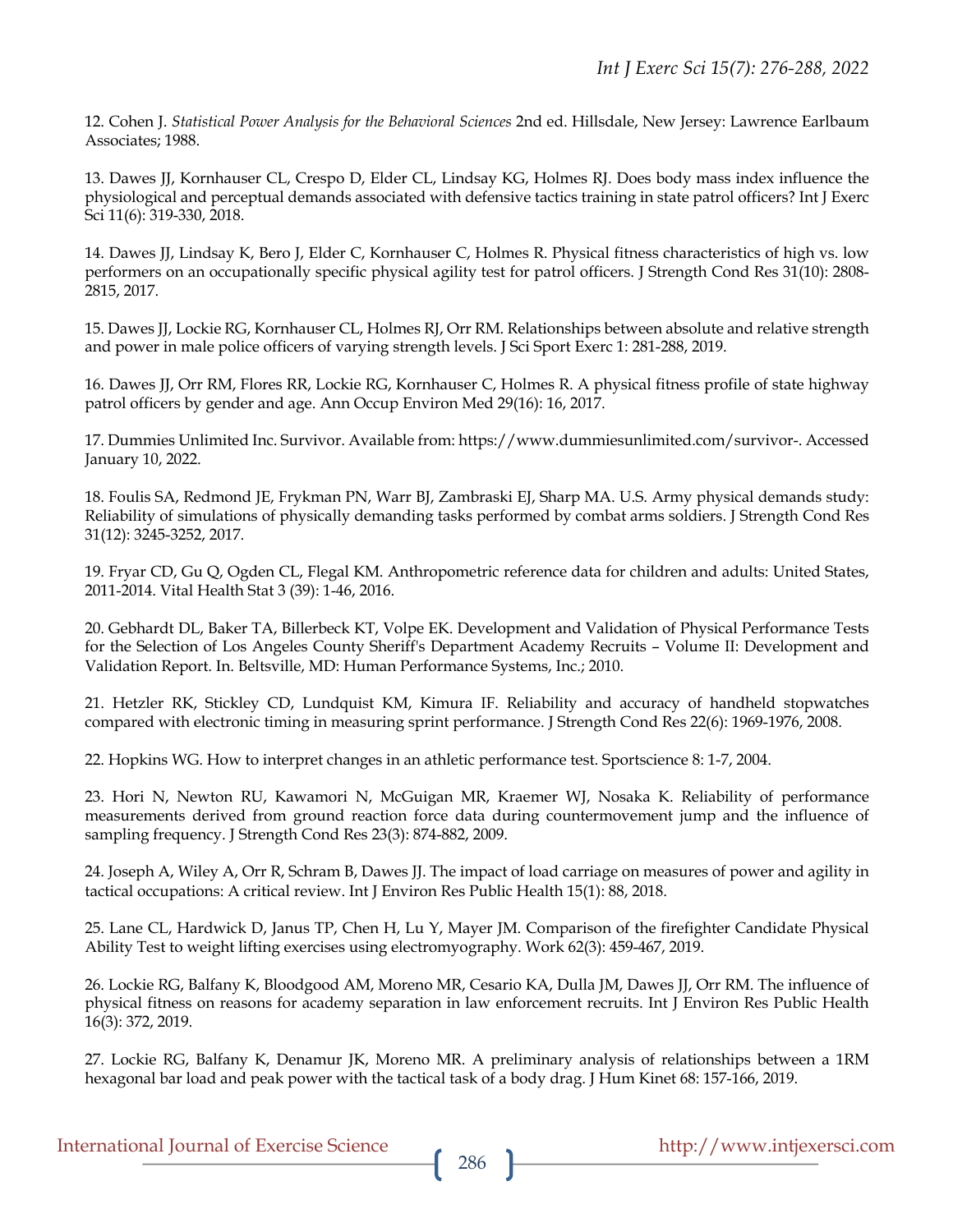28. Lockie RG, Dawes JJ, Balfany K, Gonzales CE, Beitzel MM, Dulla JM, Orr RM. Physical fitness characteristics that relate to Work Sample Test Battery performance in law enforcement recruits. Int J Environ Res Public Health 15(11): 2477, 2018.

29. Lockie RG, Dawes JJ, Orr RM, Dulla JM. Recruit fitness standards from a large law enforcement agency: Between-class comparisons, percentile rankings, and implications for physical training. J Strength Cond Res 34(4): 934-941, 2020.

30. Lockie RG, Moreno MR, Ducheny SC, Orr RM, Dawes JJ, Balfany K. Analyzing the training load demands, and influence of sex and body mass, on the tactical task of a casualty drag via surface electromyography wearable technology. Int J Exerc Sci 13(4): 1012-1027, 2020.

31. Lockie RG, Moreno MR, McGuire MB, Ruvalcaba TR, Bloodgood AM, Dulla JM, Orr RM, Dawes JJ. Relationships between isometric strength and the 74.84-kg (165-lb) body drag test in law enforcement recruits J Hum Kinet 74: 5-13, 2020.

32. Lockie RG, Orr RM, Moreno MR, Dawes JJ, Dulla JM. Time spent working in custody influences Work Sample Test Battery performance of Deputy Sheriffs compared to recruits. Int J Environ Res Public Health 16(7): 1108, 2019.

33. Lockie RG, Schultz AB, Callaghan SJ, Jeffriess MD, Berry SP. Reliability and validity of a new test of change-ofdirection speed for field-based sports: the Change-of-Direction and Acceleration Test (CODAT). J Sports Sci Med 12(1): 88-96, 2013.

34. Mala J, Szivak TK, Flanagan SD, Comstock BA, Laferrier JZ, Maresh CM, Kraemer WJ. The role of strength and power during performance of high intensity military tasks under heavy load carriage. US Army Med Dep J Apr-Jun: 3-11, 2015.

35. Mann JB, Ivey PJ, Brechue WF, Mayhew JL. Validity and reliability of hand and electronic timing for 40-yd sprint in college football players. J Strength Cond Res 29(6): 1509-1514, 2015.

36. Military Performance Division. Development of the Occupational Physical Assessment Test (OPAT) for Combat Arms Soldiers. Available from: https://dod.defense.gov/Portals/1/Documents/wisr-studies/Army%20- %20MEDCOM%20USARIEM%20Task%20Assessment3.pdf. Accessed January 10, 2022.

37. Moreno M, Cesario K, Bloodgood A, Lockie R. Circuit strength training with ability-based modifications for law enforcement recruits. TSAC Report (51): 26-33, 2018.

38. Moreno MR, Dulla JM, Dawes JJ, Orr RM, Cesario KA, Lockie RG. Lower-body power and its relationship with body drag velocity in law enforcement recruits. Int J Exerc Sci 12(4): 847-858, 2019.

39. Myers CJ, Orr RM, Goad KS, Schram BL, Lockie R, Kornhauser C, Holmes R, Dawes JJ. Comparing levels of fitness of police officers between two United States law enforcement agencies. Work 63(4): 615-622, 2019.

40. Navalta JW, Stone WJ, Lyons S. Ethical issues relating to scientific discovery in exercise science. Int J Exerc Sci 12(1): 1-8, 2019.

41. Orr R, Dawes JJ, Pope R, Terry J. Assessing differences in anthropometric and fitness characteristics between police academy cadets and incumbent officers. J Strength Cond Res 32(9): 2632-2641, 2018.

42. Orr R, Pope R, Stierli M, Hinton B. Grip strength and its relationship to police recruit task performance and injury risk: A retrospective cohort study. Int J Environ Res Public Health 14(8): 941, 2017.